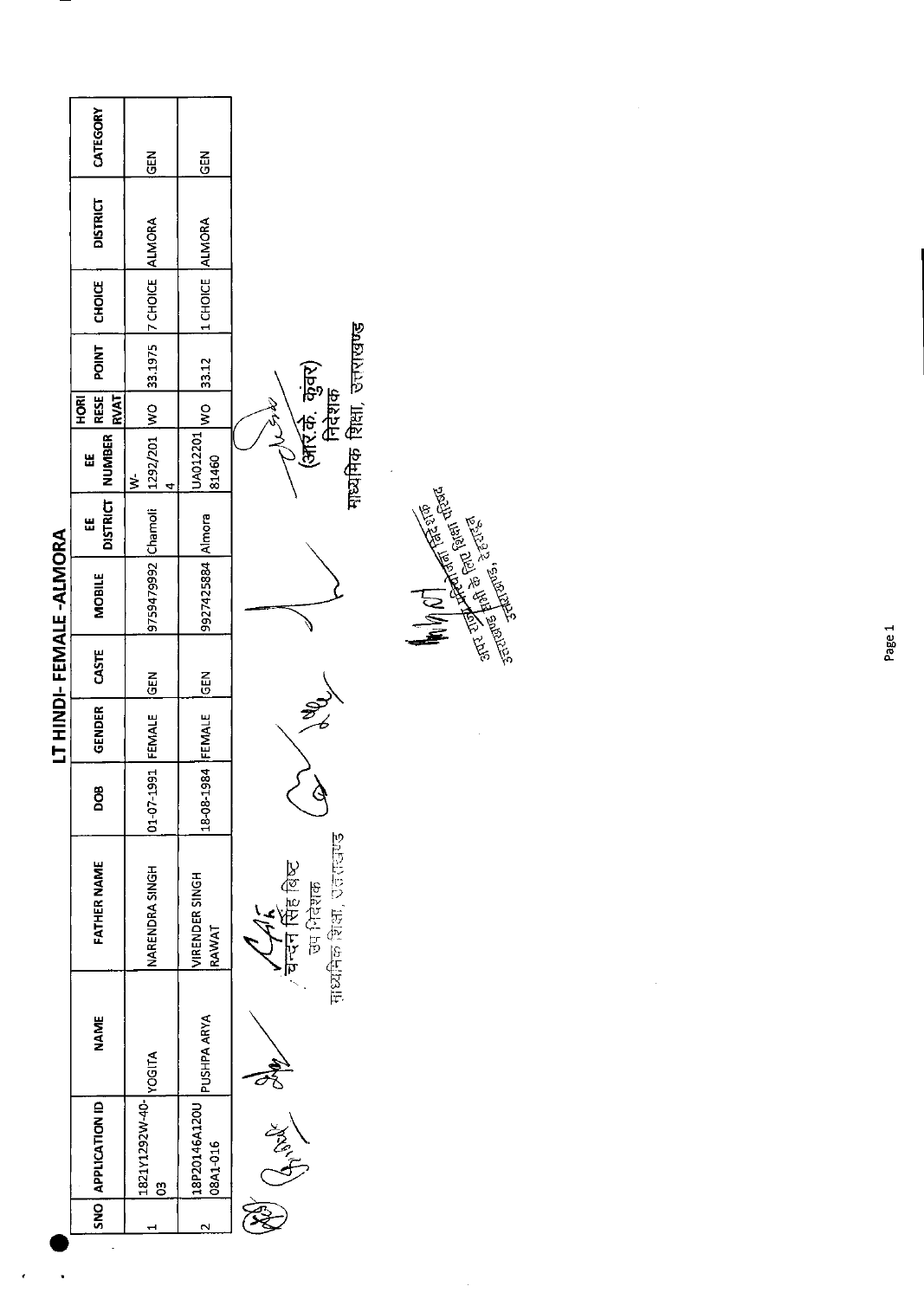|        | SNO APPLICATION ID | 184135K2R40-07 RADHA KANDPAL<br>NAME | RAMESH CHANDRA<br><b>ATHER NAME</b><br>KANDPAL | 02-01-1991 FEMALE<br>8<br>0 | GENDER   CASTE | $rac{5}{6}$ | LT HINDI-FEMALE -BAGESHWAR<br><b>MOBILE</b> | DISTRICT   NUMBER<br>ليا<br>أنا | Ш | <b>RESE</b><br>$\frac{1}{2}$<br><b>RVAT</b> | POINT   CHOICE | 9410774639 Bageshwa 543/2014 WO 33.0765 1 CHOICE BAGESHWAR<br><b>DISTRICT</b> | CATEGORY<br>$\frac{5}{10}$ |
|--------|--------------------|--------------------------------------|------------------------------------------------|-----------------------------|----------------|-------------|---------------------------------------------|---------------------------------|---|---------------------------------------------|----------------|-------------------------------------------------------------------------------|----------------------------|
| 2<br>S |                    |                                      |                                                |                             |                |             |                                             |                                 |   |                                             |                |                                                                               |                            |

 $\ddot{\phantom{0}}$ 

 $\ddot{\phantom{0}}$ 

of the state

ँ चन्दन सिंह बिष्ट<br>ज्य निदेशक<br>माध्यमिक शिक्षा, उत्तराखण्ड



**माध्यमिक शिक्षा**, उत्तरएकण्ड मिदेशक

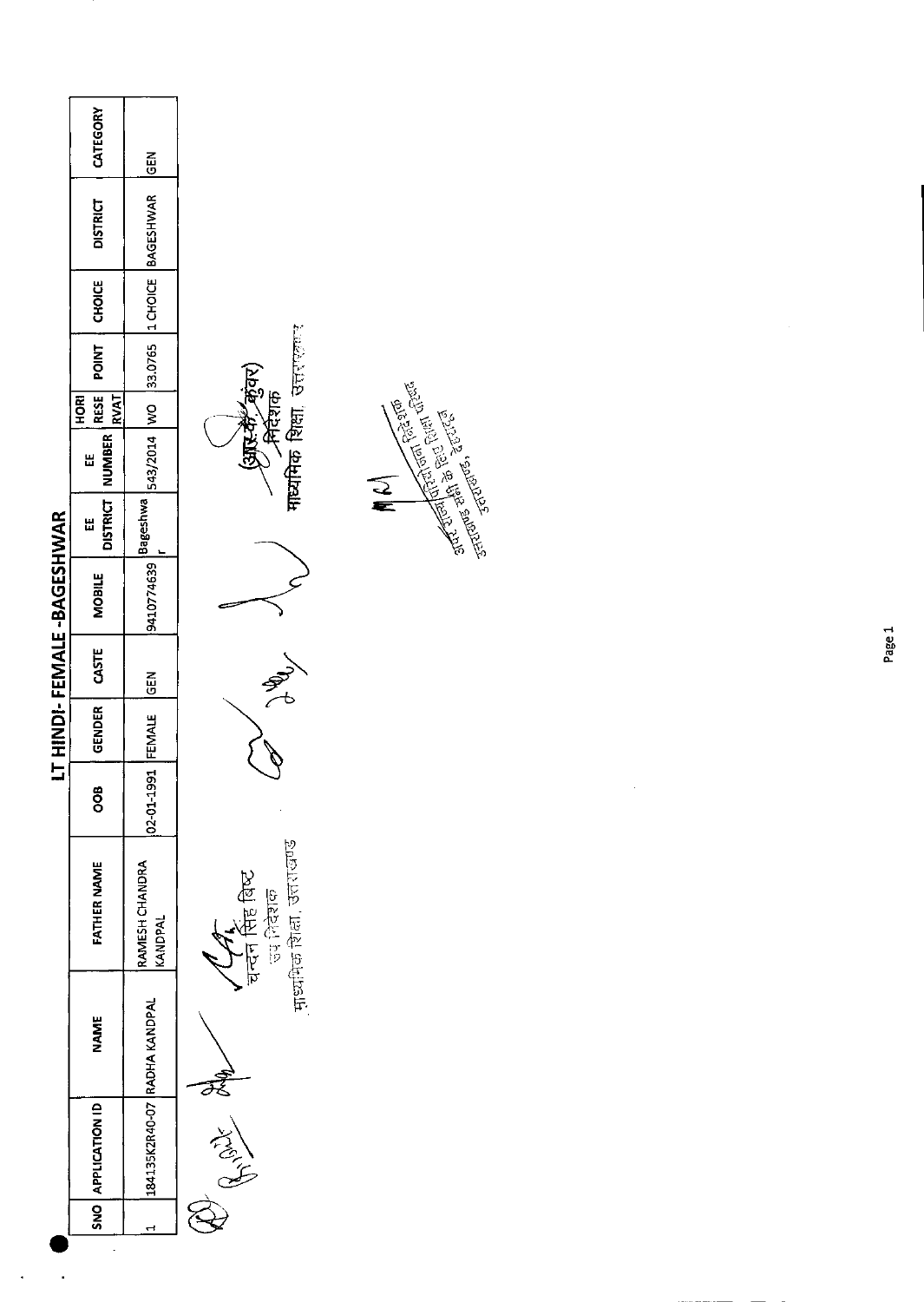| NO APPLICATION ID     | NAME | FATHER NAME          | m<br>g  | GENDER         | I CASTE | LT HINDI-FEMALE-CHAMOLI<br><b>MOBILE</b> | Ш | Ш               | 로<br>오      | RESE POINT CHOICE         | <b>DISTRICT</b> | CATEGORY    |
|-----------------------|------|----------------------|---------|----------------|---------|------------------------------------------|---|-----------------|-------------|---------------------------|-----------------|-------------|
|                       |      |                      |         |                |         |                                          |   | DISTRICT NUMBER | <b>RVAT</b> |                           |                 |             |
| 118K-W31014234- KUSUM |      | <b>RANJEET SINGH</b> |         |                |         |                                          |   | $\frac{1}{2}$   |             |                           |                 |             |
|                       |      |                      | 04-12-1 | IGEN ENALE GEN |         | 8954186132 Chamoli                       |   | 44312013        |             | 33.336  1 CHOICE  CHAMOLI |                 | $rac{5}{2}$ |





<sup>/ (</sup>आर.के. कुंवर)<br>निदेशक<br>माधमिक शिक्षा, उत्तराखण्ड

 $\frac{5}{10}$ 

**Hult**<br>Public **RESERVE**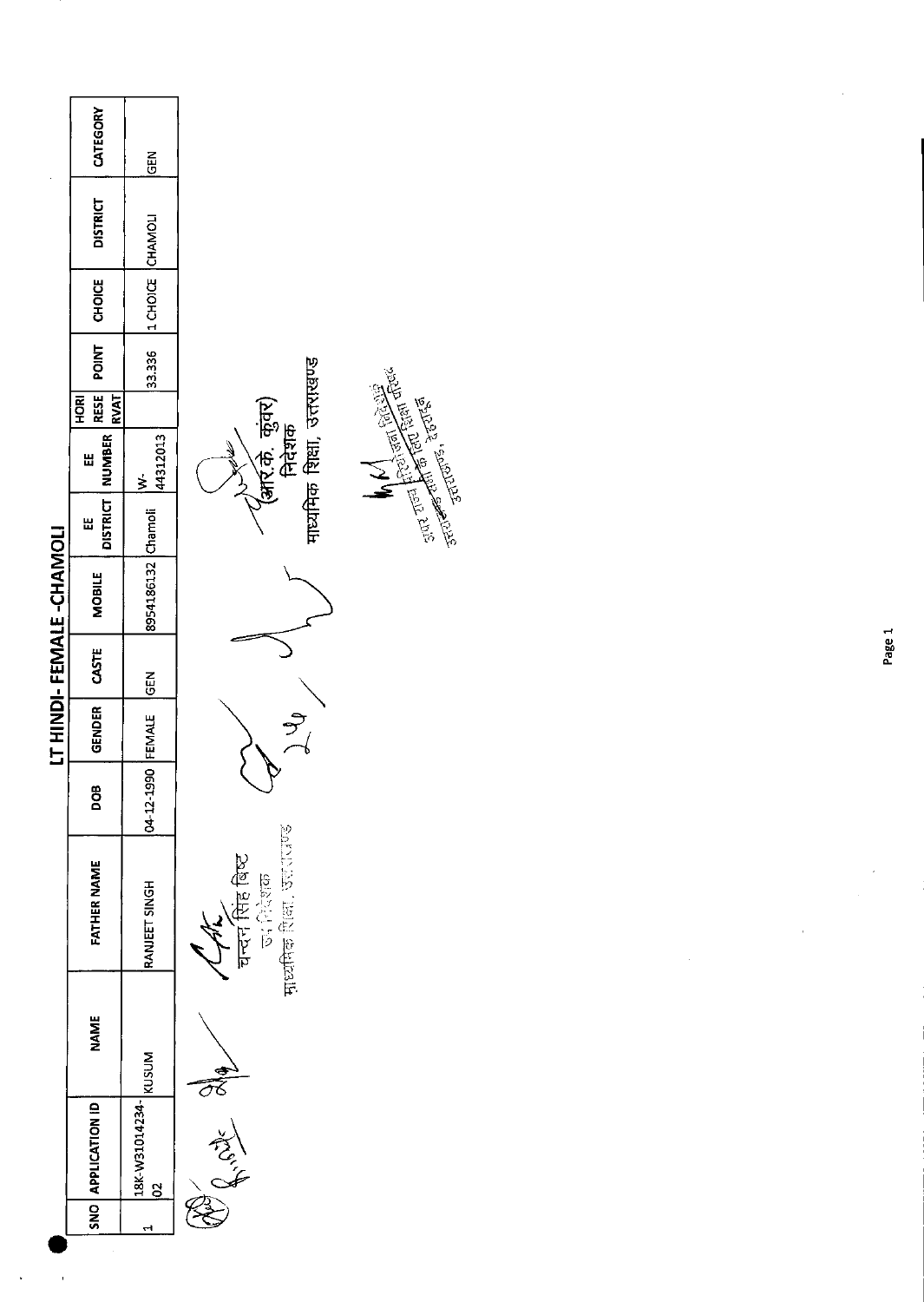|                           | CATEGORY                           | GEN-OBC                                              |                                                                               |
|---------------------------|------------------------------------|------------------------------------------------------|-------------------------------------------------------------------------------|
|                           | <b>DISTRICT</b>                    | 32.8435 10 CHOICE CHAMPAWAT                          |                                                                               |
|                           | CHOICE                             |                                                      |                                                                               |
|                           | <b>POINT</b>                       |                                                      |                                                                               |
|                           | <b>RESE</b><br><b>RVAT</b><br>HORI |                                                      |                                                                               |
|                           | NUMBER<br>Ш                        |                                                      | माध्यमिक शिक्षा, उत्तराखण्ड<br>(अरि.के. कुंवर)<br>निदेशक                      |
|                           | DISTRIGT<br>Ш                      |                                                      |                                                                               |
| LT HINDI-FEMALE-CHAMPAWAT | <b>MOBILE</b>                      | 19557115407  Uttarkashi   <mark>W4595/01</mark>   WO |                                                                               |
|                           | CASTE                              | $rac{6}{5}$                                          |                                                                               |
|                           | GENDER                             |                                                      |                                                                               |
|                           | ğ                                  | 10-05-1990 FEMALE                                    |                                                                               |
|                           | FATHER NAME                        | SURYAMANI                                            | चन्दन सिंह विष्ट<br><sub>उ</sub> र निदेशक<br>माध्यकि शिक्षा, उराराखण्ड<br>Ar. |
|                           | <b>NAME</b>                        | MAMIA                                                |                                                                               |
|                           | SNO   APPLICATION ID               | 18W5950441M-<br>8                                    | s<br>El                                                                       |
|                           |                                    |                                                      |                                                                               |

 $\ddot{\phantom{0}}$ 

**From Section 2018** 

Page 1

 $\hat{\tau}$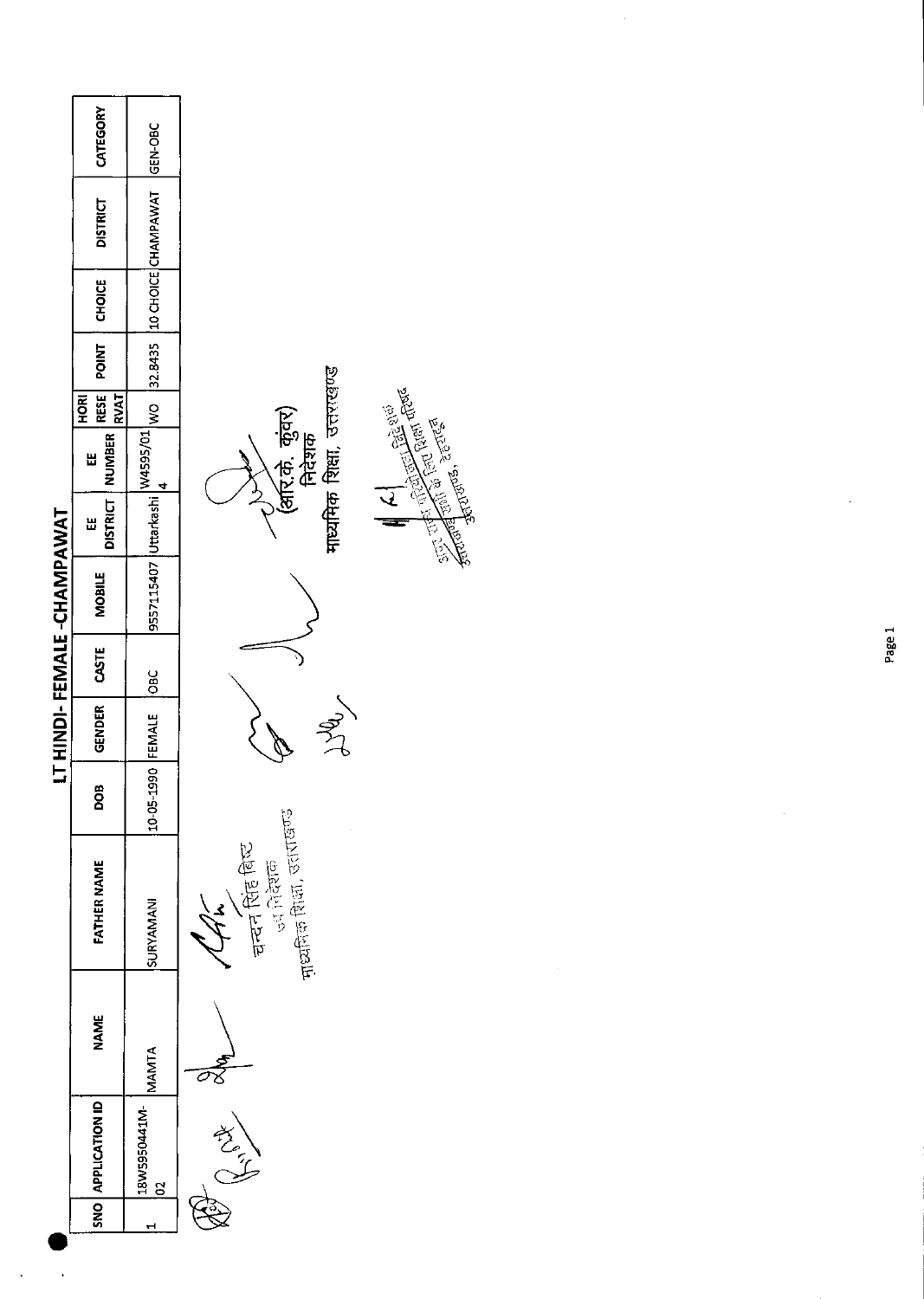|                           | CATEGORY                      | $rac{6}{5}$              | $rac{5}{6}$                     |                                                          |
|---------------------------|-------------------------------|--------------------------|---------------------------------|----------------------------------------------------------|
|                           | <b>DISTRICT</b>               |                          |                                 |                                                          |
|                           | <b>CHOICE</b>                 | 1 CHOICE NAINITAL        | 33.074 3 CHOICE NAINITAL        |                                                          |
|                           | <b>POINT</b>                  |                          |                                 |                                                          |
|                           | RESE  <br><b>RVAT</b><br>HORI | $\frac{1}{2}$            |                                 |                                                          |
|                           | DISTRICT NUMBER<br>W          | W/3366/1 DFF, 33.991     | 63143                           | BHR (7)<br>BHR (7) chard                                 |
|                           | Ш                             |                          |                                 |                                                          |
| LT HINDI-FEMALE -NAINITAL | <b>MOBILE</b>                 | 7500899295 Nainital      | I9456108048 Bageshwa UA021201   | S                                                        |
|                           | CASTE                         | GEN                      | $rac{5}{6}$                     |                                                          |
|                           | GENDER                        | FEMALE                   |                                 |                                                          |
|                           | 80a                           | 14-07-1985               | 31-08-1992 FEMALE               |                                                          |
|                           | <b>FATHER NAME</b>            | HONIS HS3NYS<br>KIRAULA  | JEEWAN SINGH                    | चन्दन सिंह बिष्ट<br><b>Depth Depth</b><br>serfere Retail |
|                           | <b>NAME</b>                   | VANDANA KIRAULA          | REKHA DOSAD                     |                                                          |
|                           | SNO   APPLICATION ID          | 18K61346VW3-<br><u>g</u> | 184126A32RD10<br><b>0U13-01</b> | たんじ                                                      |
|                           |                               |                          | یہ                              |                                                          |

 $\frac{1}{2}$ 

 $\ddot{\phantom{0}}$ 

*⁄ ⁄ (आर.के. कुंवर)*<br>निदेशक<br>माध्यमिक शिक्षा, उत्तराखण्ड  $\sqrt{2}$  $\left\langle \right\rangle$ Jely

Surge of the Director of the Register of the Posts of the Posts of the Posts of the Posts of the Posts of the Posts of the Posts of the Posts of the Posts of the Posts of the Posts of the Posts of the Posts of the Posts of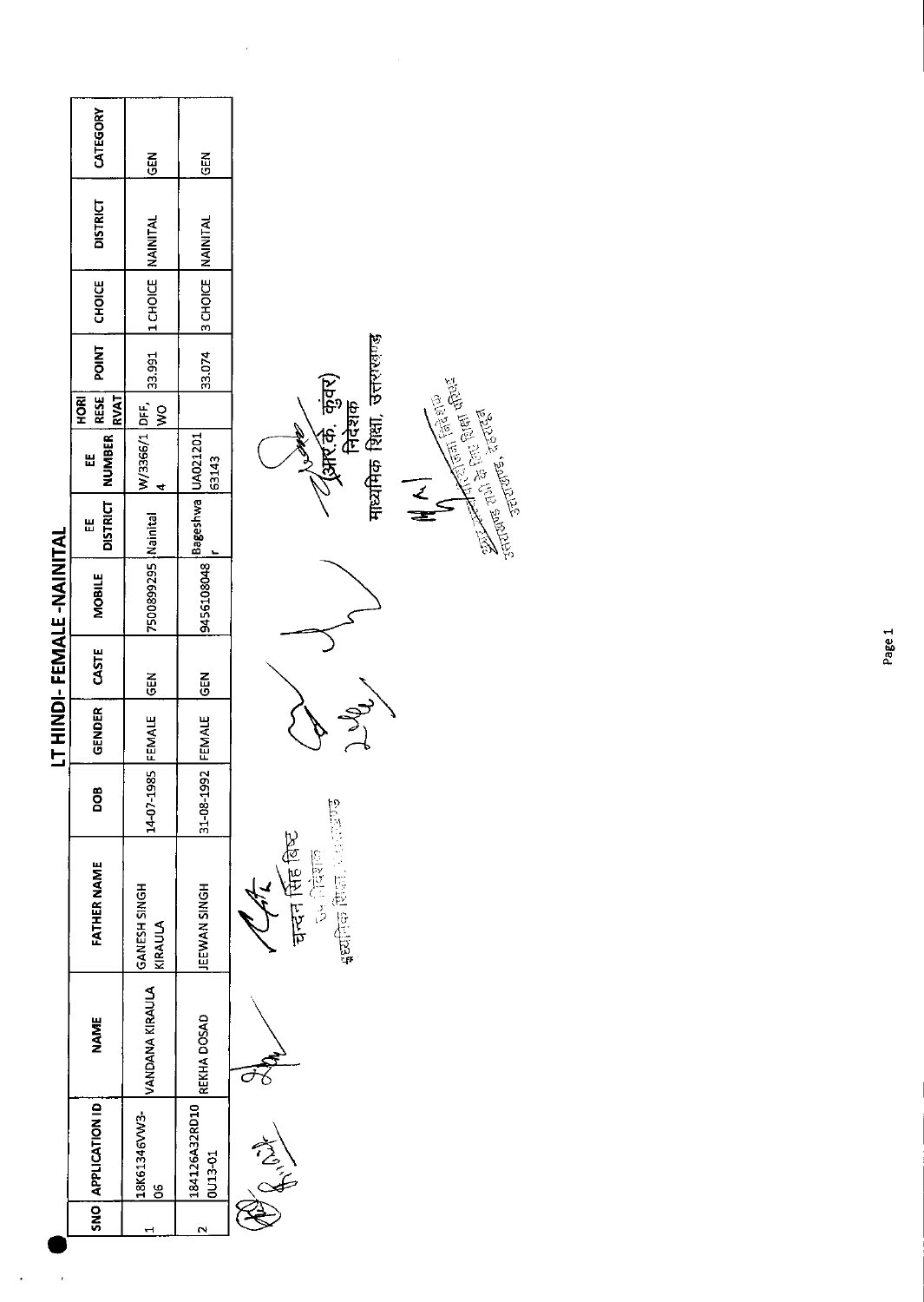| CATEGORY<br>GEN-OBC                                                                |                                |
|------------------------------------------------------------------------------------|--------------------------------|
| <b>DISTRICT</b>                                                                    |                                |
| 33.3005 2 CHOICE PAURI<br>CHOICE                                                   |                                |
| POINT                                                                              | (असि.के. कुंवर)<br>निदेशक      |
| RESE <sup> </sup><br><b>RVAT</b><br><b>HORI</b>                                    |                                |
| $\sim$ OM $_{\rm [OSSGOAU]}$<br><b>NUMBER</b><br>出<br>6385                         | माध्यमिक शिक्षा, उत्तरास्तुन्द |
| <b>DISTRICT</b><br>Ш                                                               |                                |
| 7830047249 Haridwar<br>LT HINDI-FEMALE-PAURI<br><b>MOBILE</b>                      |                                |
| CASTE<br>$rac{6}{5}$                                                               |                                |
| GENDER                                                                             | News <sup>1</sup>              |
| 12-11-1991 FEMALE<br>80a                                                           |                                |
| प्रदन् <b>रि</b> हरिन्ट<br><b>Bigalo</b><br><b>FATHER NAME</b><br><b>BHARATVIR</b> | नाध्यमिक शिक्षा, उत्तराखण्ड    |
| ANCHAL VERMA<br><b>NAME</b>                                                        |                                |
| SNO APPLICATION ID<br>185U83001A926<br>Marian<br>AV3-03                            |                                |
|                                                                                    |                                |

 $\bar{\beta}$ 

 $\ddot{\phantom{0}}$ 

**Communication Communication**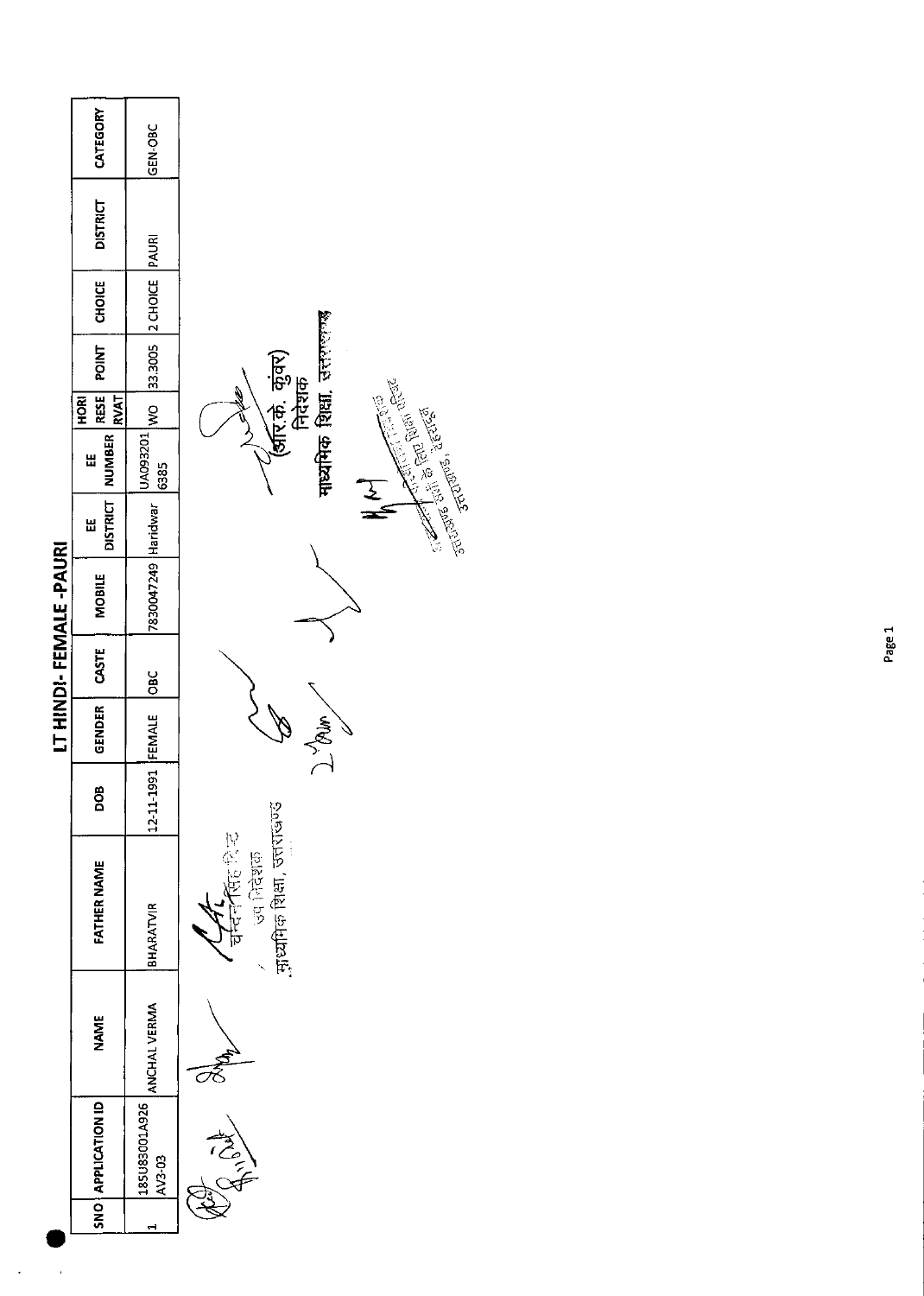|                              | CATEGORY                                  | $rac{5}{2}$                               |                                                              |
|------------------------------|-------------------------------------------|-------------------------------------------|--------------------------------------------------------------|
|                              | <b>DISTRICT</b>                           | W2470/01 WO 32.7285 11 CHOICE PITHORAGARH |                                                              |
|                              | CHOICE                                    |                                           |                                                              |
|                              | <b>TNICd</b>                              |                                           | माध्यमिक शिक्षा, उत्तल्ला उ<br>(अरि.के. कुंवर)<br>निदेशक     |
|                              | <b>RESE</b><br><b>RVAT</b><br><b>HORI</b> |                                           |                                                              |
|                              | <b>NUMBER</b><br>Ш                        | m                                         |                                                              |
|                              | <b>DISTRICT</b><br>Ш                      |                                           |                                                              |
| LT HINDI-FEMALE -PITHORAGARH | <b>MOBILE</b>                             | 9927589285 Tehri                          |                                                              |
|                              | CASTE                                     | $rac{2}{3}$                               |                                                              |
|                              | GENDER                                    |                                           |                                                              |
|                              | DOB                                       | 01-07-1987 FEMALE                         |                                                              |
|                              | FATHER NAME                               | RISHIRAM BHATT                            | गुण्यमिक शिक्षा, उत्तराख्य<br>चन्दन सिंह विश्ट<br>ज्य निदेशक |
|                              | <b>NAME</b>                               | PREETI BHATT                              |                                                              |
|                              | SNO APPLICATION ID                        | 187001B2PW34-<br>$\overline{a}$           |                                                              |
|                              |                                           |                                           |                                                              |

 $\frac{1}{2}$ 

 $\langle$ 

**Antich Price (1896)**<br>Price (1896)<br>Price (1896)

**Contract Company** 

MA)

Page 1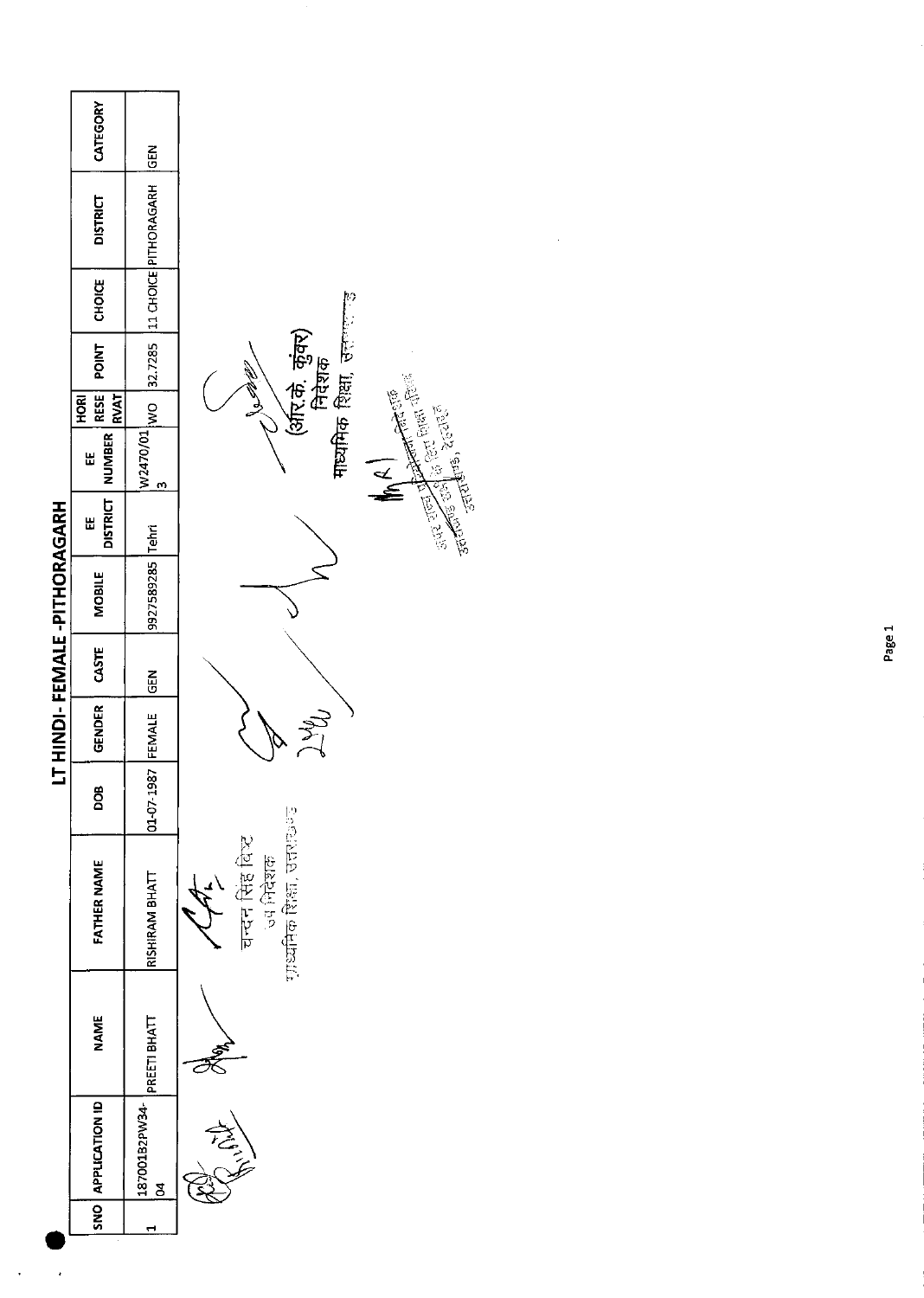|                             | CATEGORY                                 |                                              |                                                           |
|-----------------------------|------------------------------------------|----------------------------------------------|-----------------------------------------------------------|
|                             | <b>OISTRICT</b>                          | UA151201 WO 33.2055 3 CHOICE RUDRAPRAYAG GEN |                                                           |
|                             | <b>CHOICE</b>                            |                                              |                                                           |
|                             | POINT                                    |                                              |                                                           |
|                             | RESE<br>HORI                             |                                              |                                                           |
|                             | I NUMBER RVAT <sup>I</sup><br>یں<br>انتا |                                              | माध्यमिक शिक्षा, उत्तरराज्यक<br>(अरि.के. कुंवर)<br>निदेशक |
|                             | <b>DISTRICT</b><br>یں<br>سا              |                                              |                                                           |
| LT HINDI-FEMALE-RUDRAPRAYAG | <b>MOBILE</b>                            | 9411124146 Pauri                             |                                                           |
|                             | CASTE                                    |                                              |                                                           |
|                             | GENDER                                   |                                              |                                                           |
|                             | DOB                                      | 15-05-1987 FEMALE GEN                        | i.<br>I                                                   |
|                             | <b>FATHER NAME</b>                       | PRAKASH SINGH<br>RAWAT                       | सिंह विष्ट<br>苏拉拉<br>। एज                                 |
|                             | <b>NAME</b>                              | PINKI NEGI                                   |                                                           |
|                             | SNO APPLICATION IO                       | 185A21P41015N<br>U001-08                     | 反                                                         |
|                             |                                          |                                              |                                                           |

 $\ddot{\phantom{0}}$ 

 $\overline{\phantom{a}}$ 

**Contract Contract Contract Contract Contract Contract Contract Contract Contract Contract Contract Contract Contract Contract Contract Contract Contract Contract Contract Contract Contract Contract Contract Contract Contr** 

 $\mathbf{z}$ 

Page 1

 $\frac{1}{\sqrt{2}}$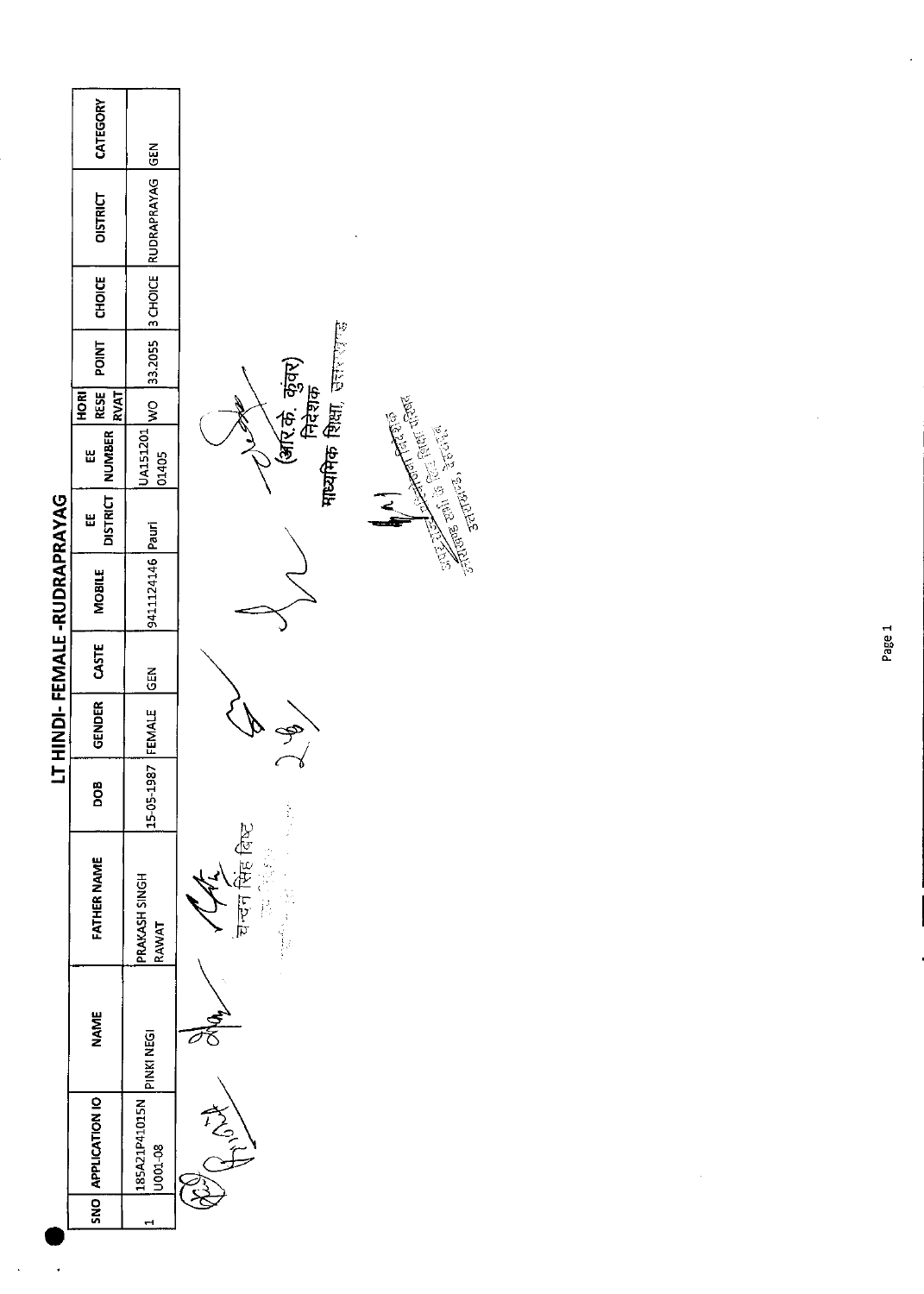|                        | CATEGORY                                  | GEN-OBC                                |                                                                                                                                                                                                                                |
|------------------------|-------------------------------------------|----------------------------------------|--------------------------------------------------------------------------------------------------------------------------------------------------------------------------------------------------------------------------------|
|                        | <b>DISTRICT</b>                           | <b>TEHRI</b>                           |                                                                                                                                                                                                                                |
|                        | <b>CHOICE</b>                             | $2$ CHOICE                             | े (अंरि.के. कुंवर)<br>निदेशक<br>माध्यमिक शिक्षा, उत्तराल्ला                                                                                                                                                                    |
|                        | <b>POINT</b>                              | 33.902                                 |                                                                                                                                                                                                                                |
|                        | <b>RESE</b><br><b>RVAT</b><br><b>HORI</b> | $\frac{1}{2}$                          |                                                                                                                                                                                                                                |
|                        | <b>NUMBER</b><br>Ш                        | 66268                                  |                                                                                                                                                                                                                                |
|                        | <b>DISTRICT</b><br>Ш                      |                                        |                                                                                                                                                                                                                                |
| LT HINDI-FEMALE -TEHRI | <b>MOBILE</b>                             | 7351728491 Uttarkashi   UA241201<br> - | started the first contribution of the started of the started of the started of the started of the started of the started of the started of the started of the started of the started of the started of the started of the star |
|                        | CASTE                                     | <b>O8C</b>                             |                                                                                                                                                                                                                                |
|                        | <b>GENDER</b>                             |                                        |                                                                                                                                                                                                                                |
|                        | <b>DOB</b>                                | 01-07-1988 FEMALE                      |                                                                                                                                                                                                                                |
|                        | <b>FATHER NAME</b>                        | <b>SATYA SINGH</b>                     | 可以说 "我们的时候<br>चन्दन सिंह बिष्ट<br>ज्य निदेशक                                                                                                                                                                                   |
|                        | <b>NAME</b>                               | SANGEETA MAHAR                         |                                                                                                                                                                                                                                |
|                        | SNO APPLICATION ID                        | 184U1A2252M86<br>6061-04               |                                                                                                                                                                                                                                |
|                        |                                           | H                                      |                                                                                                                                                                                                                                |

 $\bar{\star}$ 

 $\ddot{\phantom{1}}$ 

 $\hat{\boldsymbol{\gamma}}$ 

 $\epsilon_{\perp}$ 

 $\frac{1}{\sqrt{2}}$